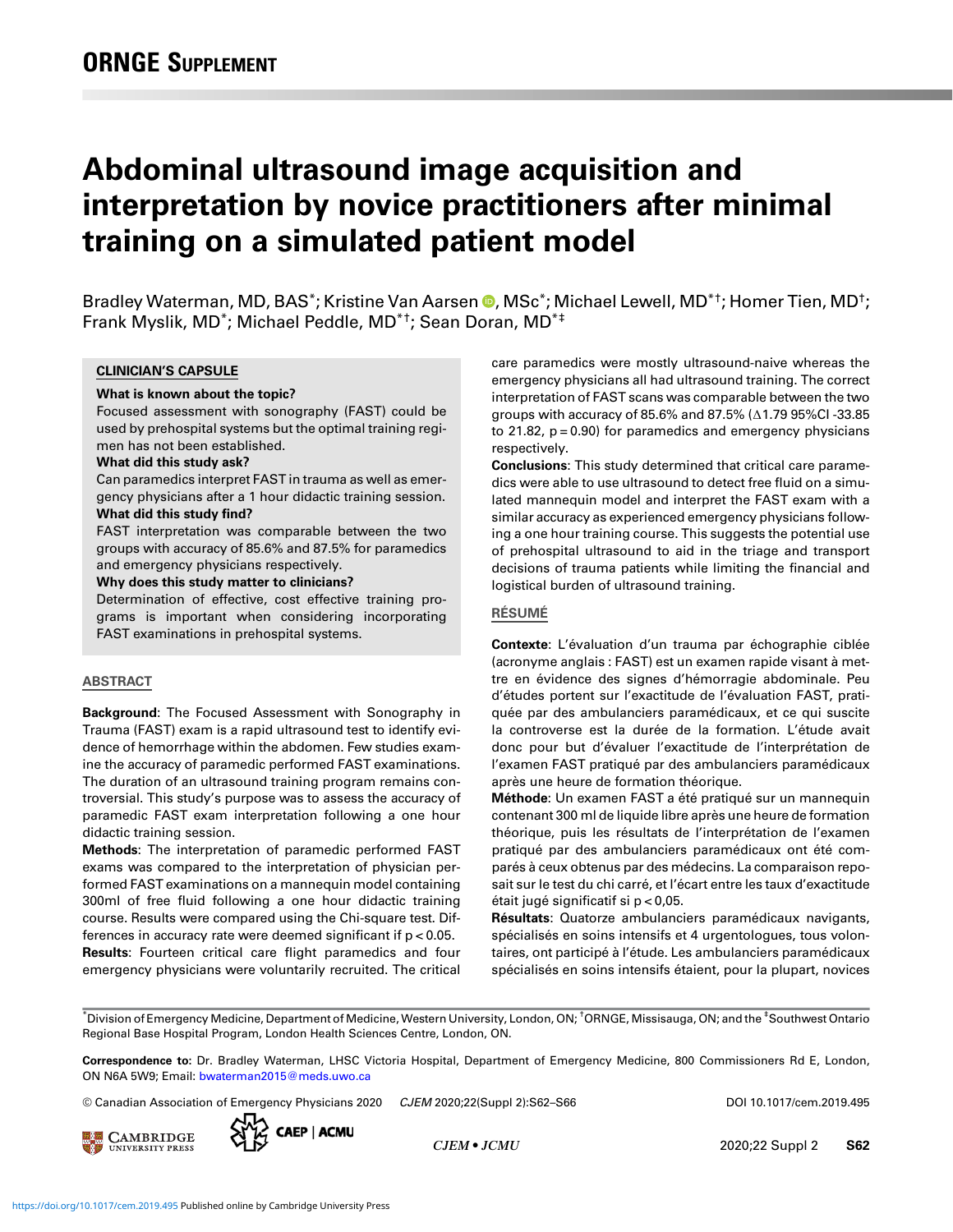en échographie tandis que les médecins d'urgence avaient tous reçu une formation en la matière. L'interprétation exacte des examens FAST était comparable dans les deux groupes : le taux d'exactitude était respectivement de 85,6% et de 87,5% (Δ 1,79; IC à 95% : -33,85 à 21,82; p = 0,90) chez les ambulanciers paramédicaux et chez les médecins d'urgence.

Conclusion: Il ressort de l'étude que les ambulanciers paramédicaux spécialisés en soins intensifs étaient capables de pratiquer une échographie afin de détecter la présence de liquide libre sur un mannequin et d'interpréter les résultats de l'examen FAST avec une exactitude comparable à celle des médecins d'urgence expérimentés, et ce, après une heure de formation. Les résultats permettent donc de croire en l'utilisation possible de l'échographie en phase préhospitalière dans le but de faciliter le triage des blessés et les prises de décision quant à leur transport, dans un contexte de limitation du fardeau financier et logistique de la formation en échographie.

Keywords: Trauma, prehospital, ultrasound, education, point of care, FAST

#### BACKGROUND

The Focused Assessment with Sonography in Trauma (FAST) exam is a rapid test that uses ultrasound to survey the pericardial and abdominal regions sequentially for sonographic signs of hemorrhage.<sup>[1,2](#page-3-0)</sup> The FAST exam is particularly useful to medical practitioners as a quick clinical adjunct for determining the most appropriate procedure (laparotomy or thoracotomy) to obtain definitive hemorrhage control in the unstable trauma patient.<sup>[2,3](#page-3-0)</sup> In the prehospital setting, the information from a FAST examination can help triage patients, direct patients to the most appropriate facilities, assist with management strategies, and potentially expedite time to definitive intervention.<sup>3,4</sup>

Despite significant literature to support the use of FAST in both hospital and prehospital settings by physicians, the utility of paramedic-performed FAST exams in the Canadian prehospital system is unclear.<sup>5</sup> Current literature supports the use of prehospital FAST exams in prehospital systems where the prehospital team consists of physicians and paramedics. In these studies, FAST exams were performed or supervised by physicians.<sup>6</sup> There are few studies that examine the accuracy of paramedic-only-performed FAST examinations.<sup>[7,8](#page-4-0)</sup> In these studies, the accuracy of paramedic-performed FAST examinations and the optimal duration of a suitable paramedic ultrasound training program remain controversial.<sup>[9,10](#page-4-0)</sup>

It can be assumed that paramedics with significantly less training may require more robust training regimens than physicians to achieve the same level of competency in ultrasound assessments such as the FAST exam. However, despite the potential benefits to the Canadian prehospital system, a potential barrier to implementation is the tremendous financial and operational burden, if paramedics require prolonged ultrasound training courses. In this study, we conducted a double-blinded observational study comparing the accuracy of paramedic-performed FAST with that of physicianperformed tests on a sonographic Phantom, after a onehour didactic training session.

#### **METHODS**

#### Study design

A prospective observational study was conducted in which Canadian aeromedical critical care paramedics were compared with emergency medicine staff with regards to their ability to accurately perform and interpret FAST examinations on a FAST phantom (CAE FAST Exam Real Time Ultrasound Training Model – model #BP-FAST1800), after a one-hour didactic training course. The trial used one ultrasound system (Philips lumify S4-1 broadband phased array 4-1 MHz transducer) for all scans performed in this study.

## Study setting

The training sessions and evaluation of accuracy for performing FAST examinations took place at the Middlesex-London Paramedic Services Headquarters in London, Ontario, Canada.

## Population

A letter asking for volunteers from the critical care paramedic contingent at two Ornge air ambulance bases (London and Toronto) was circulated through Ornge management. Only travel expenses were covered. Emergency medicine physicians were recruited from a major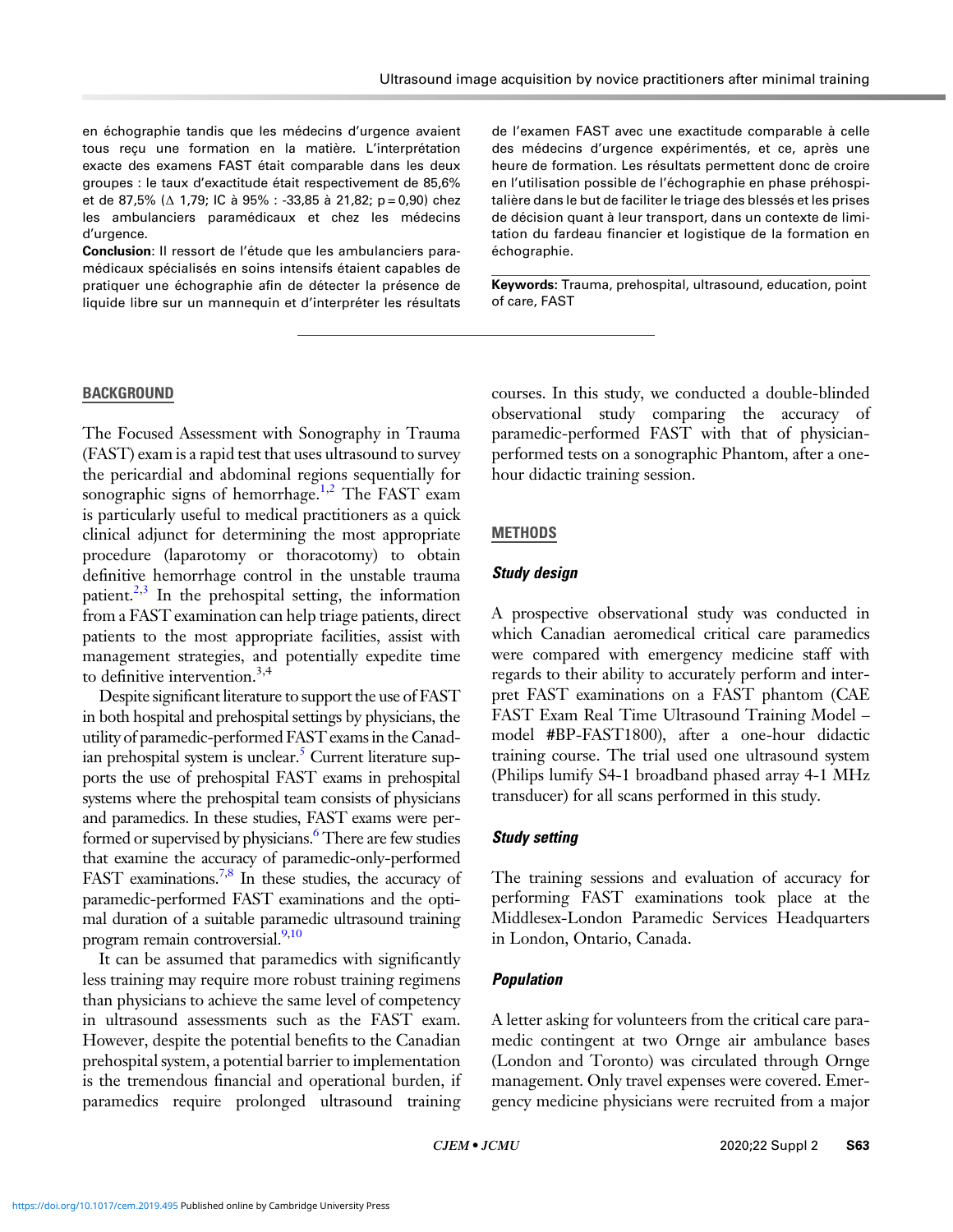academic health sciences centre (London Health Sciences Centre). One day of training and evaluation was selected on May 21, 2019.

## Intervention

A standardized one-hour didactic training course was taught to all paramedics and emergency physicians. The training course consisted of an introduction to the ultrasound system, including how to turn on the system and how to position the probe and change gain and depth setting on the ultrasound device. The training then focused on identifying anatomic and ultrasonographic landmarks necessary for performing an appropriate abdominal FAST exam. The three areas of focus were the hepatorenal space, splenorenal space, and retrovesicular/retrouterine pouch in the pelvis. Participants were taught to identify anechoic stripes in the appropriate anatomic locations as a sign of potential hemorrhage. Pericardial examination was not taught or performed.

## Outcome measures

After the one-hour didactic session, participants were asked to complete a survey with questions pertaining to baseline demographic information, prior ultrasound training, and years of experience in their field. Each participant was then asked to perform two distinct scans on a specialized mannequin designed for FAST ultrasound training techniques. The mannequin utilized in this study was a realistic model of a human torso in which fluid could be injected into the abdomen to create a realistic ultrasound image of abdominal free fluid. Participants were required to scan the mannequin twice, once with 300 mL of fluid instilled and once with the abdomen free of fluid. Participants were blinded to the status of hemoperitoneum. The primary outcome of the study was the accuracy rate of FAST examination by paramedics compared with emergency room physicians. The accuracy of the FAST exam was reported as:

(number of true positives and true negatives)/(total number of scans performed).

## Data analysis

Demographics, previous ultrasound experience, and FAST interpretation were analysed in a descriptive fashion using proportions with percentages. Time to

complete each scan was summed across all scans for each participant to create a total scan time. Total scan time was reported using means, standard deviations, and 95% confidence intervals (CI) and was compared between groups using a standard *t*-test.

We compared the accuracy of paramedic-performed FAST exams with the accuracy of physician-performed FAST examinations, using a chi-square test. Differences in accuracy rate were deemed significant if  $p < 0.05$ .

## RESULTS

Fourteen critical care paramedics and four emergency department (ED) physicians (two staff physicians and two residents) were voluntarily recruited. The critical care paramedics were mostly ultrasound-naive whereas the emergency physicians all had ultrasound training.

The correct interpretation of FAST scans was comparable between the paramedic and emergency physician groups, with an accuracy of 85.6% and 87.5%, respectively ( $\triangle$ 1.79, 95% CI -33.85 to 21.82,  $p = 0.90$ ). Average time per scan differed between groups but did not reach statistical significance; paramedics took longer to complete the FAST examination with a mean (standard deviation [SD]) time per scan of 5.18 (1.72) minutes, as compared with 3.67 (1.37) minutes for physicians  $(\Delta 1.51 \text{ minutes}, 95\% \text{ CI} -0.48 \text{ to } 3.50, p = 0.128).$ 

#### **DISCUSSION**

In this study, we found that ultrasound-naive critical care flight paramedics could accurately determine the presence or absence of simulated hemoperitoneum on abdominal FAST examination of an ultrasound phantom, after a one-hour training session. They accurately identified the presence or absence of free fluid on the FAST examination 85.6% of the time, compared with a control group of ED physicians, who were accurate 87.5% of the time.

The original papers describing the FAST examination focused on identifying free intraperitoneal or pericardial fluid in blunt trauma patients. $11$  Originally, the clinical utility of the FAST examination was to identify trauma patients quickly who would benefit from emergent surgical management of either large volume hemoperitoneum or cardiac tamponade.<sup>11</sup> Ultrasound has now been expanded to include an examination of a variety of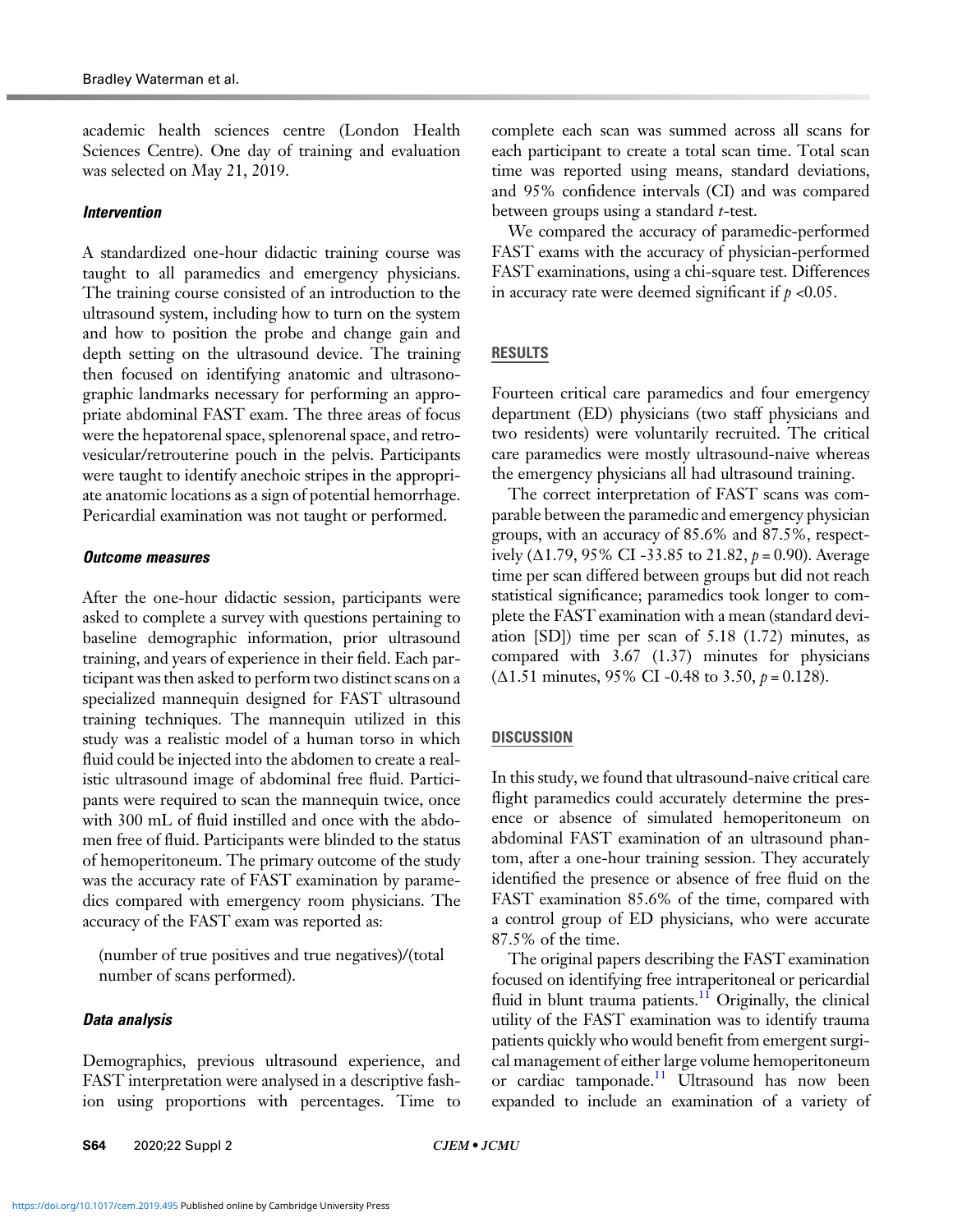<span id="page-3-0"></span>other clinically significant injuries in trauma that include: hemoperitoneum; pneumothorax; hemothorax; hemopericardium with or without tamponade; traumatic hypovolemia; and even rib, nose, and other fractures.<sup>11,12</sup> Despite the increased utility of the extended FAST examination in trauma for a variety of conditions, there is disagreement regarding appropriate management strategies given particular positive findings. In this study, we chose to use 300 cc of fluid to simulate a clinically significant volume of hemoperitoneum. As such, our study suggests that a brief training program might be able to teach paramedics to interpret abdominal FAST examinations reliably only for large volume hemoperitoneum that would alter facility choice and/or triage priority.

Our study adds to the minimal literature concerning the optimal training duration and accuracy of FAST exams performed by paramedics.<sup>7,[8](#page-4-0)</sup> Previous studies suggest that with a combination of didactic and practical education modalities, FAST can be effectively taught to paramedics in as little as a one-day course to reach a high degree of diagnostic accuracy. Unluer et al. trained four paramedics on FAST examinations for eight hours and reported a sensitivity of 84.6% for hemoperitoneum and specificity of 97.4%.<sup>13</sup> Walcher et al. trained a mixed group of five physicians and four paramedics on prehospital FAST exam, using healthy volunteers and patients with peritoneal dialysis for a full day. These nine study participants performed a total of 39 FAST examinations in the field, with both sensitivity and specificity of  $100\%$ . Press et al. trained 33 paramedics and nurses to perform extended FAST exams (FAST and pleural assessments) on consenting in-flight trauma patients. Training consisted of a three-hour didactic and eight-hour practical over a two-month period.<sup>14</sup> Our study is the first to suggest that FAST can be taught using a shorter duration course if the goal is only to detect a significant amount of free intra-abdominal blood.

In the past, shorter duration courses were associated with lower accuracy. Kim et al. trained six level 1 emergency medical technicians (EMTs) on FAST in a twohour didactic and two-hour practical training program performed on EMT volunteers.<sup>[15](#page-4-0)</sup> Sensitivity was  $61.3\%$ , and specificity was 96.3% for the detection of peritoneal cavity fluid. West studied 10 paramedics and their accuracy in diagnosing free fluid in the abdomen in a cohort of patients requiring peritoneal dialysis. The paramedic success rate was only 60% for diagnosing free fluid, after a training duration of four hours. However, as discussed, the amount of fluid in the abdomen was significantly associated with increased sensitivity of paramedicperformed FAST. $^{16}$  Kim and colleagues found that paramedic FAST performed in the hospital showed low sensitivity for any hemoperitoneum, as compared with computed tomography (CT) scan findings. However, sensitivity increased to over 86%, as compared with CT findings of significant or moderate amounts of hemoperitoneum.<sup>[15](#page-4-0)</sup>

# LIMITATIONS

The major limitation of our study was the use of a mannequin and not human volunteers. Mannequin images simulate anatomic and ultrasonographic landmarks; however, they do not simulate anatomic variants, and images generated are evidently different, as compared with live volunteers. Another limitation of our study is that the overall number of paramedics and controls was relatively small, limiting the ability to apply these data to larger groups.

# **CONCLUSION**

This study determined that critical care paramedics were able to detect large volumes of free fluid on a simulated abdomen after a short one-hour training course. Overall, this study is hypothesis generating. This suggests the potential use in prehospital programs to determine the most appropriate transport destination and aid in the triage of trauma patients while limiting the financial and logistical burden of ultrasound training. Further studies need to be performed to determine the optimal training time and effective training regimens for both small volume hemoperitoneum and extended FAST exams.

Competing interests: None. This study was approved by the Western Health Science Research Ethics Board.

## REFERENCES

- 1. Qi X, Tian J, Sun R, et al. Focused assessment with sonography in trauma for assessing the injury in the military settings: A meta-analysis. Balkan Med  $\widetilde{\mathcal{J}}$  2019;37(1):3-8.
- 2. Walcher F, Weinlich M, Conrad G, et al. Prehospital ultrasound imaging improves management of abdominal trauma. Br J Surg 2006;93(2):238–42.
- 3. Wherrett LJ, Boulanger BR, McLellan BA, et al. Hypotension after blunt abdominal trauma: the role of emergent